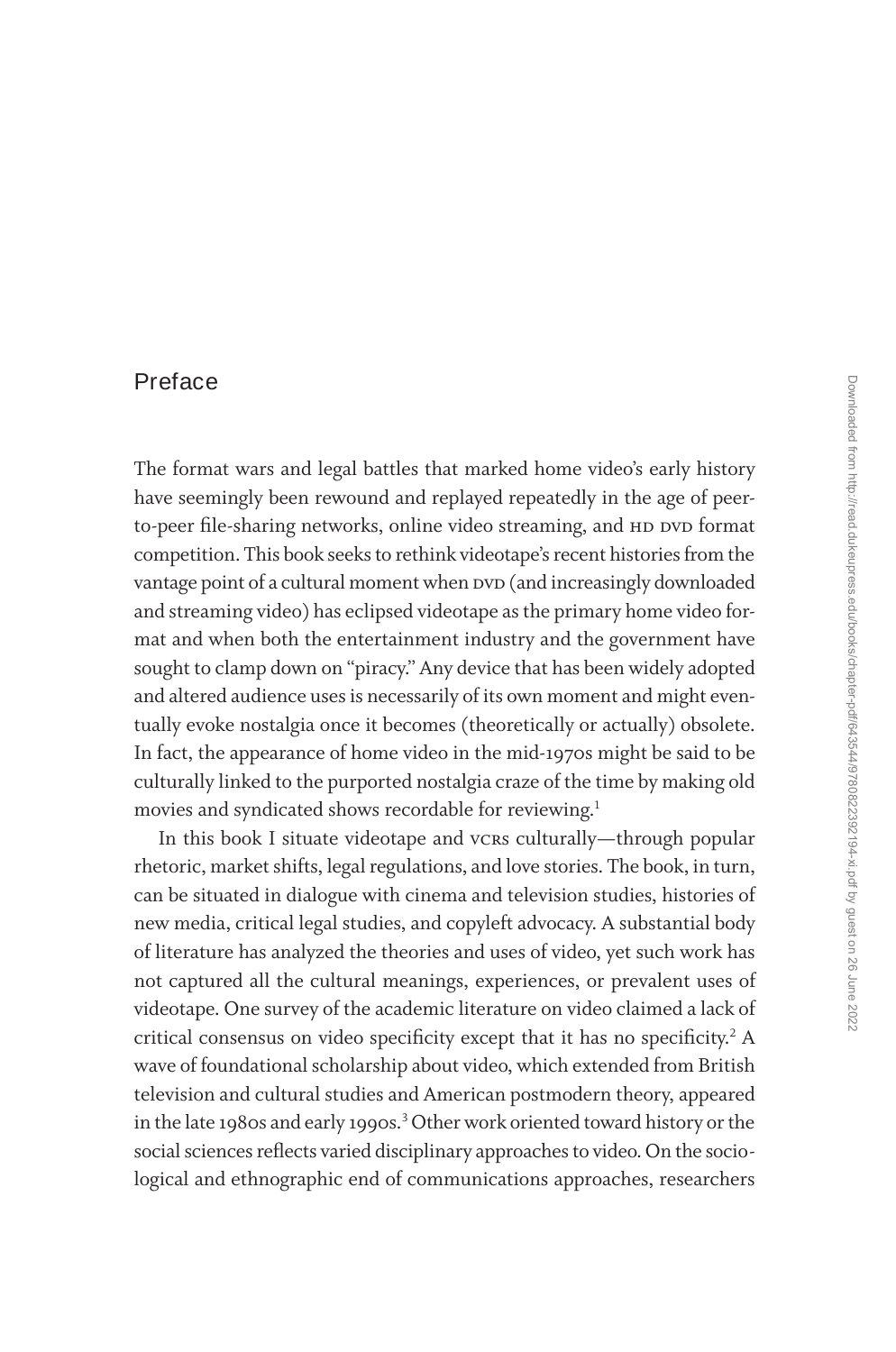have clocked subjects' uses of vcrs and related technologies, focusing less on what is watched than on how and for how long. This behaviorist approach emphasized individuals' actions and motivations.<sup>4</sup> Industry-oriented communications and political economy work has examined statistics of vcr adoption by consumers and corporate strategies of exploring and exploiting the home video market.<sup>5</sup> Such market research offers a macro view that again abstracts content in favor of hard numbers for units sold and commercial exploitation. When video's aesthetic potential has been explored, it has been as a "problem" for cinema studies or in the separate milieu of video art; although video art reflected upon the technology and ideology of television generally, it ultimately offers limited resemblance to more pervasive entertainment uses of videotape.<sup>6</sup> In analyzing video as a haptic medium, cinema scholar Laura Marks looks to a site of aesthetic analysis close to my own heart: video grain and decay.<sup>7</sup> (More on that in the introduction and chapter 4.) Such cinema studies and communications approaches rarely investigate the history of video technology in dialogue with both aesthetic and legal issues, the strategy of the present book.

Comparative academic histories of "old" and "new" media have been prone to juxtaposing vinyl LPs and CDs or celluloid and streaming digital video while erasing "middle-aged" or residual magnetic tapes and cassettes from the evolutions of formats and practices.<sup>8</sup> Analog videotape was once a new technology, and before too long, DVDs and MPEGs will seem old as well. By treating magnetic tape technologies as merely transitional and inferior to what came before and after, such work presents a distorted and incomplete account that ignores the material and experiential attributes of these recording and playback technologies—and the new modes and expectations of access that they introduced.<sup>9</sup>

Old, middle-aged, and new technologies co-exist, rather than offering a radical break. Historians' attention to new technologies often infers that once a device is commercially available, it is adopted and immediately displaces prior technologies, and new media studies often dwell on the newness of the present or the promise of the future. But technological predictions often miss the mark, as devices are often imagined to become ubiquitous years or even decades before they even become commercially available. And just because a technology has been invented and marketed does not mean it is adopted or instantly becomes part of everyday life. Technological obsolescence doesn't quite work so efficiently, either: analog technologies remain useful and in use. Planned obsolescence, a marketing racket developed through short-lived pop music singles and annual automotive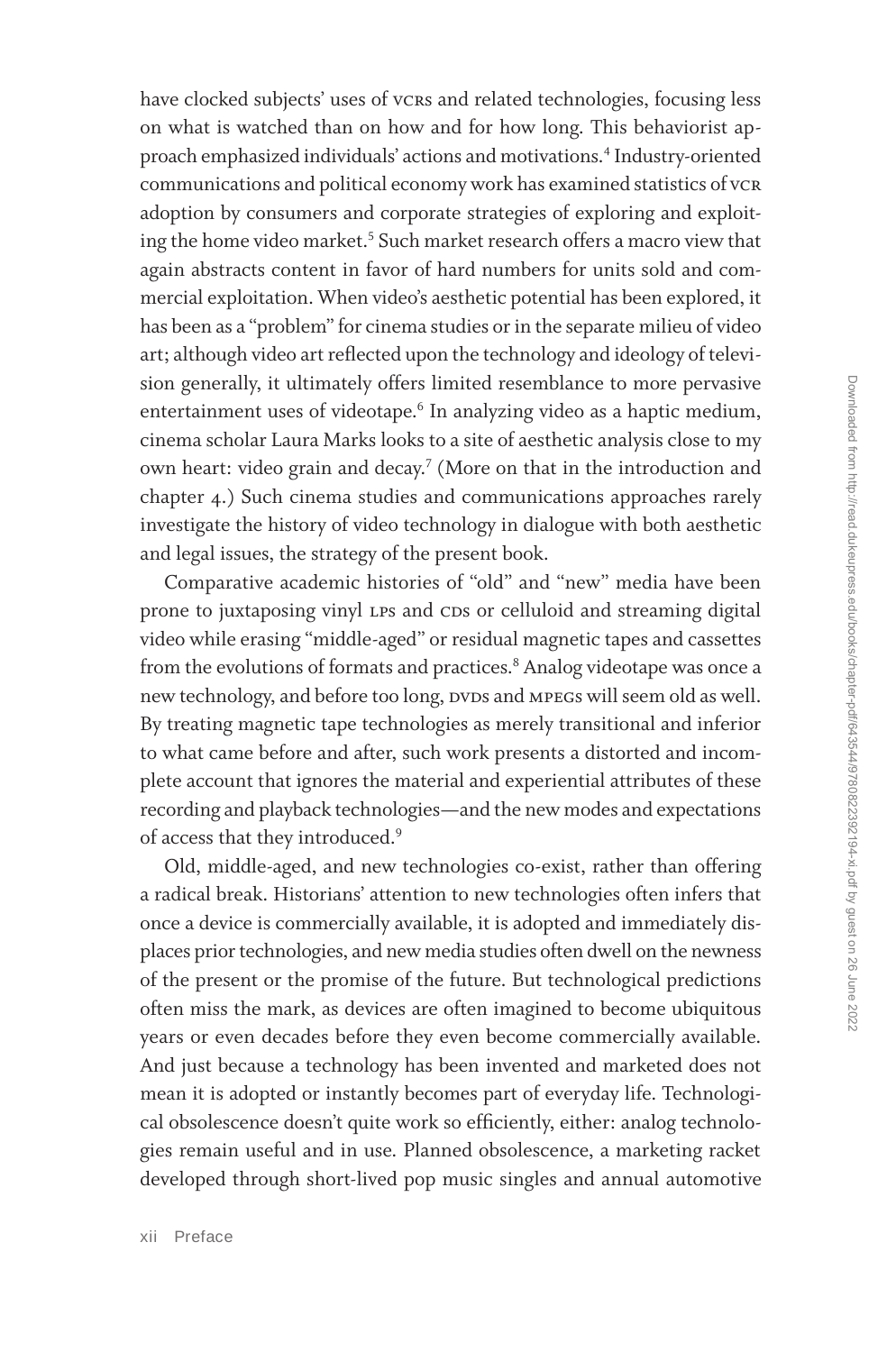model updates, has extended to frequent "innovations" in computers and cell phones. Hardware manufacturers, looking to develop a new market, and the studios, eager to sell rereleases of familiar content, have pushed the idea of analog technologies' obsolescence. Just as availability does not mean adoption, and market penetration takes time, so does obsolescence. vhs and vcrs linger on as "residual" technologies, patched into rvs to play back old tapes or lingering on in the pre-landfill limbo of basements and garages.<sup>10</sup> As one scholar put it, "The venerable vhs cassette has been around since 1976, a geological tenure in electronic media terms."<sup>11</sup> Thus I agree with arguments against seeing new media as revolutionary; rather, new media reveal continuities, collaborations, and periods of coexistence as technologies change. New technologies do not necessarily kill media when they upgrade the devices.<sup>12</sup> What's new about new media is specific technologies, interfaces, and uses, but these technologies often rework preexisting practices, concepts, and content.

Media archaeology looks for the new in the old, the stories in the past, and the tangents among the facts. Although I haven't followed this as a methodology exactly, as someone who is often more interested in asides and footnotes than in a book's thesis, I can only hope that I have done just this, by looking to the legal feuds and lurid associations in home video's past.<sup>13</sup> My book is unabashedly nostalgic, just as I suspect that the affective uses of videotape have often been.<sup>14</sup> At times, this will mean articulating the obvious, drawing the reader's attention to aesthetics, uses, and materialities of videotapes that were almost instantly taken for granted, that may need to be rethought, or that may only be noticed for the first time now. This will entail mixing subjective and scholarly tones, anecdotal and archival evidence, though the boundaries are not so discrete: some of the anecdotes come from archives. This study is not an ethnography of bootleggers but rather a series of histories, reflections, and analyses of the ways that videos have created, changed, and circulated texts. I have attempted to integrate policy with media historiography, reception studies, material culture, and cinema aesthetics. Thus, I hope that this book not only gives videotape a worthy send-off but also transcends the plastic tape and cassette casings to suggest how thinking about analog video is generative for understanding other times and technologies.

The concept of cultural memory describes less-than-systematic ways in which personal experience, popular culture, and historical narratives intersect. Experiences of home video are largely entangled with memories of media. So many of our personal and social memories are of cultural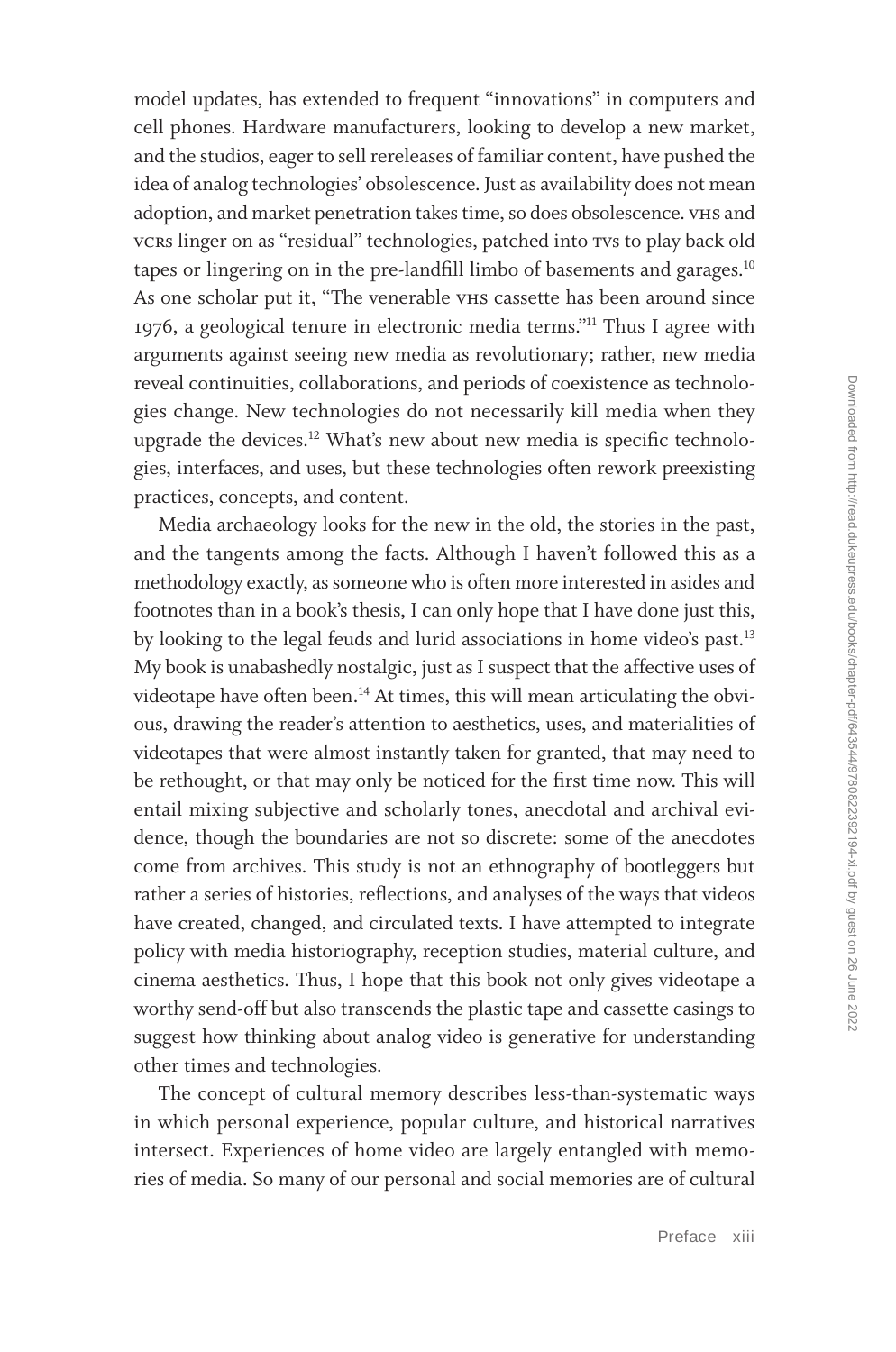

**1.** The weathered sign in front of an independent video store in Cambria, California, continues to advertise VCR rentals. The robot's belly says, "The Video Kid." Photo by author, October 2006.

productions, whether epiphany-inducing masterpieces or familiar sitcoms. The private tactics and affects of videotape bootlegging in effect help to produce and sustain cultural memories; videotape allows users to save or seek out the media texts that have shaped them and that would otherwise be forgotten in "objective" histories.15 Writing about both video and cultural memory, Marita Sturken formulates the intersections of the two: she acknowledges the materiality of video and theorizes cultural memory as entangled with history in the way the past is recalled and reexperienced. Videotapes are "technologies of memory" that "embody and generate memory."<sup>16</sup>

If you will indulge me, I would like to share my own memories of videotape since my readings of historical documents and legal codes are inevitably subjective. Videotape has been formative throughout my life. When I was a kid, videotape became my means of accessing the world beyond my small Midwestern town. I loved to browse the video boxes at the public library, the video store, and the video sections at the gas station or grocery store, and to take home as many as I had time and money to watch. In the early 1980s, before my family finally bought our own vcr, we would rent the deck along with the videotapes. We'd regularly lug home a heavy, top-loading vcr in its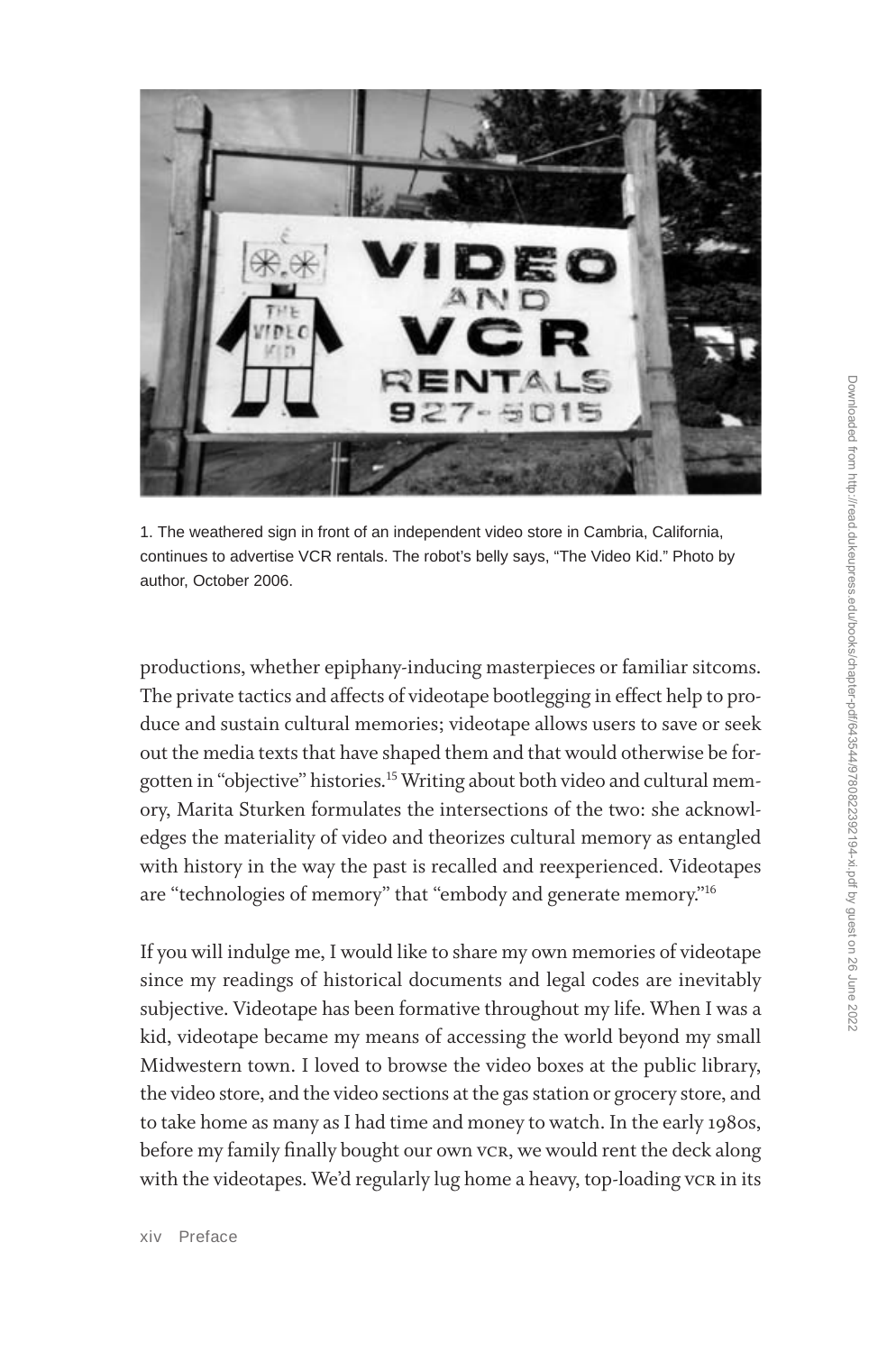protective blue nylon foam carrying case. This made the convenience and experience of home video affordable even before the cost of the decks dropped to consumer-friendly rates. Despite being a respectable Baptist family, we had a propensity for renting lowbrow comedies with significant amounts of nudity. "Cover your eyes" was a common refrain my parents would use as we watched *Vacation*, *Revenge of the Nerds*, or *Porky*'*s*. (Of course, I peeked between my fingers, perhaps instilling a connection between video and sexual discovery; rewinding, pausing, and slow motion later became favorite tools during puberty.) Not long after my family did finally get a vcr of its own, I began to hoard it by keeping it in my room, patched into the minuscule television I had saved a year's worth of allowances to buy. When I went east to college, my first major purchase was a vcr of my own, which became a symbol of my adult independence.

Much of my higher education about film, television, and video art—and most of what was interesting—I learned from bootlegs. I first saw *Superstar: The Karen Carpenter Story,* the tape that inspired this project, in an undergraduate film course called Oppositional Cinemas. In addition to examples of Third Cinema and Paper Tiger tv media deconstructions, we also watched the graduate student adjunct's own homemade vcr-to-vcr abridgement of a Lifetime  $Tv$  miniseries, which reduced four hours of melodrama to a more manageable hour-long text with softened video colors and jump-cut transitions. During and after college, I became a professional bootlegger when, as a film critic, I often received second-generation preview tapes; and as a publicist, duplicating tapes for other critics was part of my job. The more compelling or obscure the work, the more likely I was to keep a copy for myself. In grad school, I saw many more tapes of dubious provenance, including video art, perverse practices, old industrial documentaries, early television, Hollywood films taped off-air, foreign films undistributed in the United States, and recordings of "authoritative" or otherwise unavailable archival prints. Such screenings were typically prefaced by apologies for the tape quality or half-proud explanations of the recordings' pilfered origins.

I have researched and written this book while vhs teetered on the brink of obsolescence, and this project has largely been an attempt to keep the memory of vHs alive. During the temporal vortex known as grad school, DVD effectively pushed vhs out of the market, and video stores across the country began liquidating outmoded inventories of still-functional cassettes. Curiously enough, when I later moved to Los Angeles, I discovered a heartening preponderance of independent video stores that maintained actual videotapes—and not just small sections at the back, but racks and racks of them,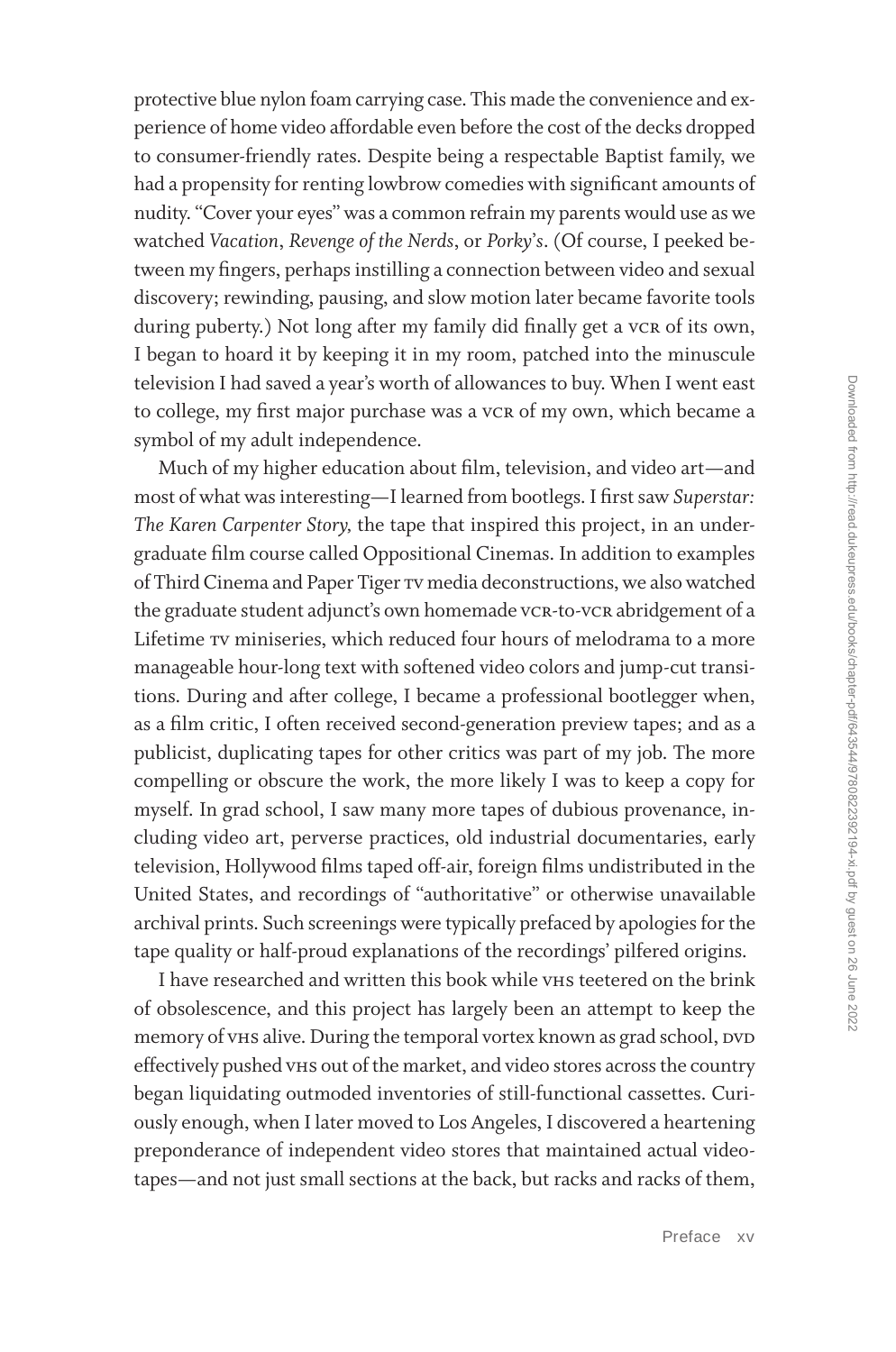up front and banged up from handling. vhs lived on in the home of the entertainment industry that had once opposed it, and this vitality renewed my conviction about the format as I began revising this manuscript. But when I tried to replace the vcr that conked out at my (illegal) sublet, I discovered, to my practical frustration and academic dismay, that new stand-alone vcrs had already become almost impossible to buy. As I hope this account indicates, for me, at least, access, aesthetics, and affect are intertwined.

The introduction defines some of the concepts that have informed my project and highlights the basic issues at play throughout the book, such as video's interventions into the ways audiences use and experience the media and the intersections of copyright regulations and video practices. Chapter 1 expands the discussion of videotape to suggest a complex conception of analog magnetic video's format specificity. I situate video technology historically, in relation to prior analog audio and more recent digital video media, examine changes in its uses and discourses effected by the market, and finally suggest the aesthetics of analog video by examining bootlegs and amateur pornography. Chapter 2 offers critical legal histories of copyright, fair use, and legal restrictions in the era of digital media. In tandem with the historical intentions and legislations of copyright law, I analyze two major Supreme Court decisions that have sought to think through and, to some extent, expand the fair-use doctrine and its relationship to home video recording. *Sony v. Universal* (1984) set a major judicial precedent that has been much debated and much relied upon in subsequent discussions of fair use and personal media consumption. This decision also served as the defense in the later wave of lawsuits against peer-to-peer file-sharing services, as well as the primary allusion in press and critical legal commentary on these cases. This suggests that the Betamax case not only set a legal precedent but also that vcrs established practices that have informed institutional and private paradigms for domestic media that have continued into the digital era. The chapter concludes with an analysis of the Supreme Court opinions in MGM *v. Grokster* (2005), which considered the relevance of the analog ruling for digital file sharing and reconsidered the continued authority of the prior ruling more generally.

The first two chapters work to establish the more institutional—one might say more coherent, though hopefully still surprising—histories of videotape and copyright. Following these foundational chapters, a trio of case studies, while chronological in sequence and contextualized within their specific accounts, deviates from the standard histories of analog video.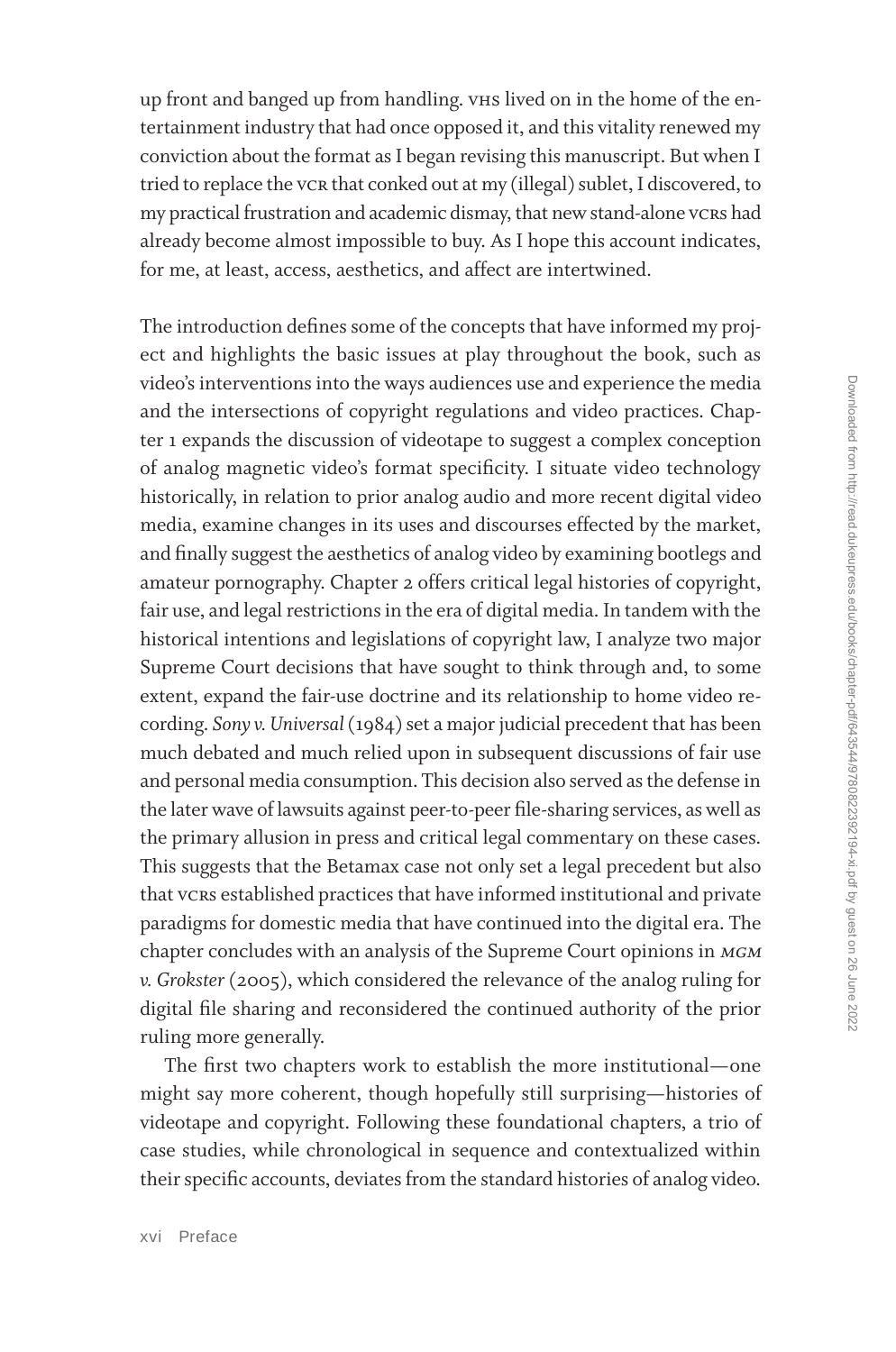These case studies examine practices that reflect myriad ways videotape has enabled access through alternative preservation and distribution and are intentionally distinct in scale, ambition, and milieu—although all of them derive from personal initiative to use videotape to preserve and circulate politically, aesthetically, or socially significant media works. The studies range from a long-term, systematic, institutionalized historical project to record news, to idiosyncratic person-to-person tape dupes and trades that have informally maintained a public life for an underground film, to a loosely structured feminist network for exchanging work.

Chapter 3, the first case study, focuses on the Vanderbilt Television News Archive. This archive was the first project of its kind: a broadcast taping project begun in 1968 to record and collect the nightly network news for political, historical, and scholarly analysis. Following meetings and correspondence with the Vanderbilt archive, CBS sued the archive for copyright infringement. Vanderbilt countered that the archive project was acting in the interest of the First Amendment (which suggests the freedoms of speech and the press) and the Fairness Doctrine (the fcc policy that attempted to balance political perspectives in broadcasting) by providing public access to information. The lawsuit extended over the course of three years; although numerous motions were filed, it never reached a trial. The litigation was eventually resolved in Congress, rather than in court, through the comprehensive revision of the copyright code in 1976, which included a special copyright exemption for libraries and archives to record the news, mandated the creation of the American Television and Radio Archive at the Library of Congress, and offered the first statutory fair-use exemption. Not only did video recording introduce a new relationship to television news, giving it a controversial new status as an object of study during a period of cultural conflicts, but this new relationship also raised critical issues of politics, preservation, and the rights of access.

Moving from innovations in video preservation and debates over the legal status of recordings, I next consider more experiential concepts of aesthetics and affect. The second case study, chapter 4, turns to the bootleg history of Todd Haynes's *Superstar: The Karen Carpenter Story* (1987). This text, which dramatizes a pop-culture history of the Nixon era, was originally conceived as an allegorical text for the Reagan era, one that traced the beginnings of a conservative shift in American political and popular culture and the ambivalent appeal of the seemingly wholesome and reactionary sibling singing duo the Carpenters. The film was withdrawn from official distribution after Haynes received cease-and-desist letters threatening copyright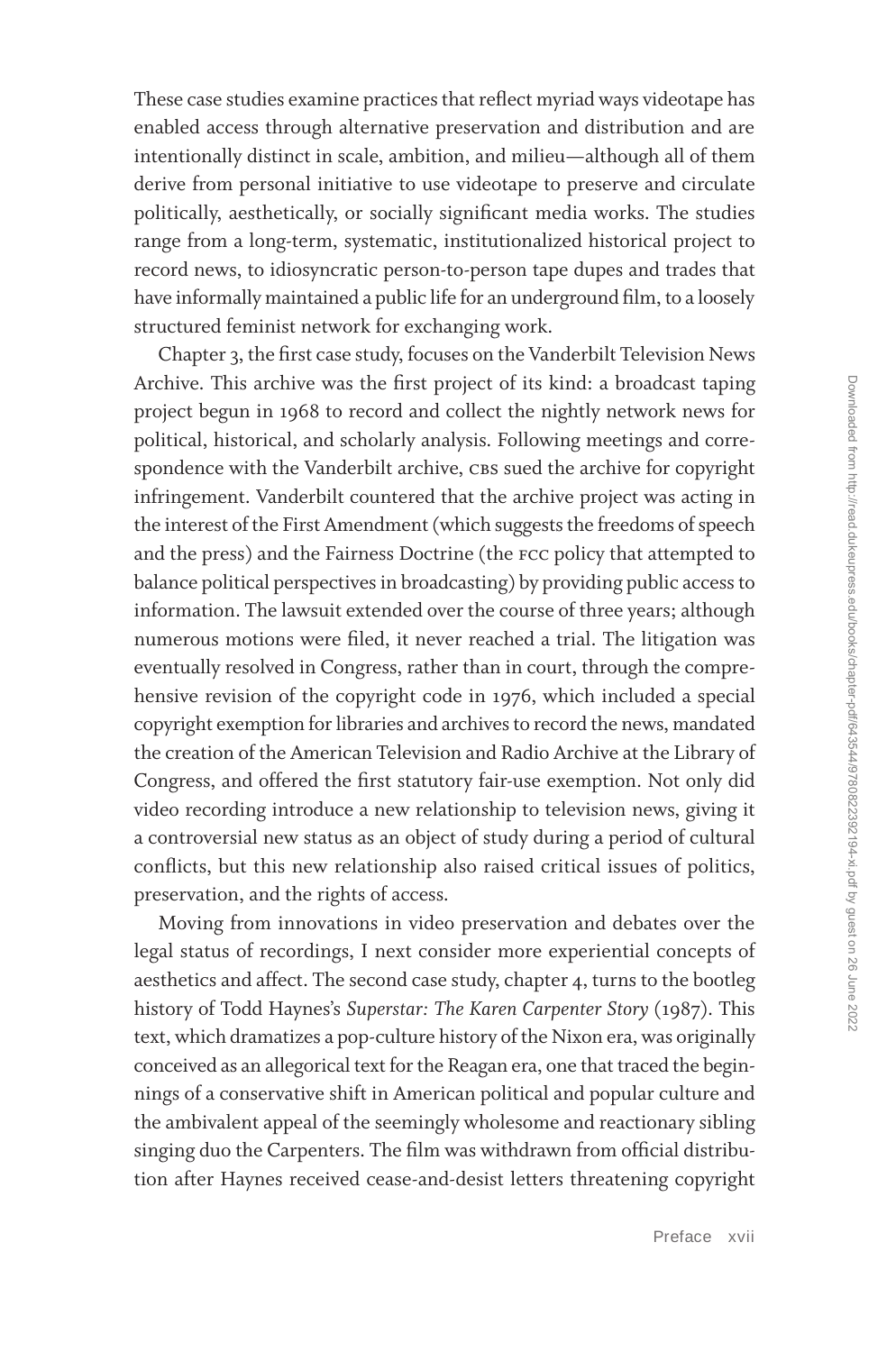litigation over the film's unauthorized inclusion of the Carpenters' music. But *Superstar* had clearly struck a chord with audiences and has continued to circulate via bootleg videotapes, semi-secret screenings, and eventually dvd-rs and downloadable mpegs. Thus *Superstar* was a film phenomenon of the home video age, as the common consumer technology aided in duplicating and circulating the text for a wide viewing public that, in an earlier era, would have known of the work only through rumor. The chapter recounts and clarifies this cult film's screening and legal history and then examines the underground tapes as unique texts that encode their own histories of multiple-generation dubbing. Through these tapes, format-specific aesthetics become more pronounced as analog interference and lost resolution cloud the image and distort the soundtrack. Because the film has historically circulated through direct, interpersonal copying and loaning, the cassettes themselves become mementos of specific people or time periods in their owners' lives. Thus *Superstar* bootlegs suggest both aesthetic and affective relationships rarely attributed to videotapes.

The final case study, chapter 5, presents the Joanie 4 Jackie (formerly Big Miss Moviola) video chainletter project as a model for bootleg selfdistribution in a turn that moves the discussion away from productive copyright infringement toward willful open-source sharing. This project, initiated by the performance and video artist Miranda July, established an alternative, person-to-person video distribution network for women and girl media makers. Influenced by riot grrrl, zine, and punk principles (though predated by early video collectives and exchanges), the project works like this: female media makers send in a tape of their work, and it is compiled onto a mix videotape (a "chainletter") that is then returned to the makers and available to anyone who wants to buy a copy. The project is specifically analog in its uses of videotape reproduction and the U.S. Postal Service's distribution infrastructure. I examine this project as providing a space for female artists located in western and midwestern towns to express their experiences in American regions rarely portrayed in mainstream or alternative media. The tapes often present autobiographical or essayistic accounts of female experiences, which suggest a form of community building based on shared intimacies that dates back to prior waves of feminist organizing. Begun in the mid-1990s and continuing into the first decade of the new century, the Joanie 4 Jackie project offers an analog video distribution model that predates widespread online file sharing and digital-era public-domain endeavors such as Creative Commons. The participants forgo copyright